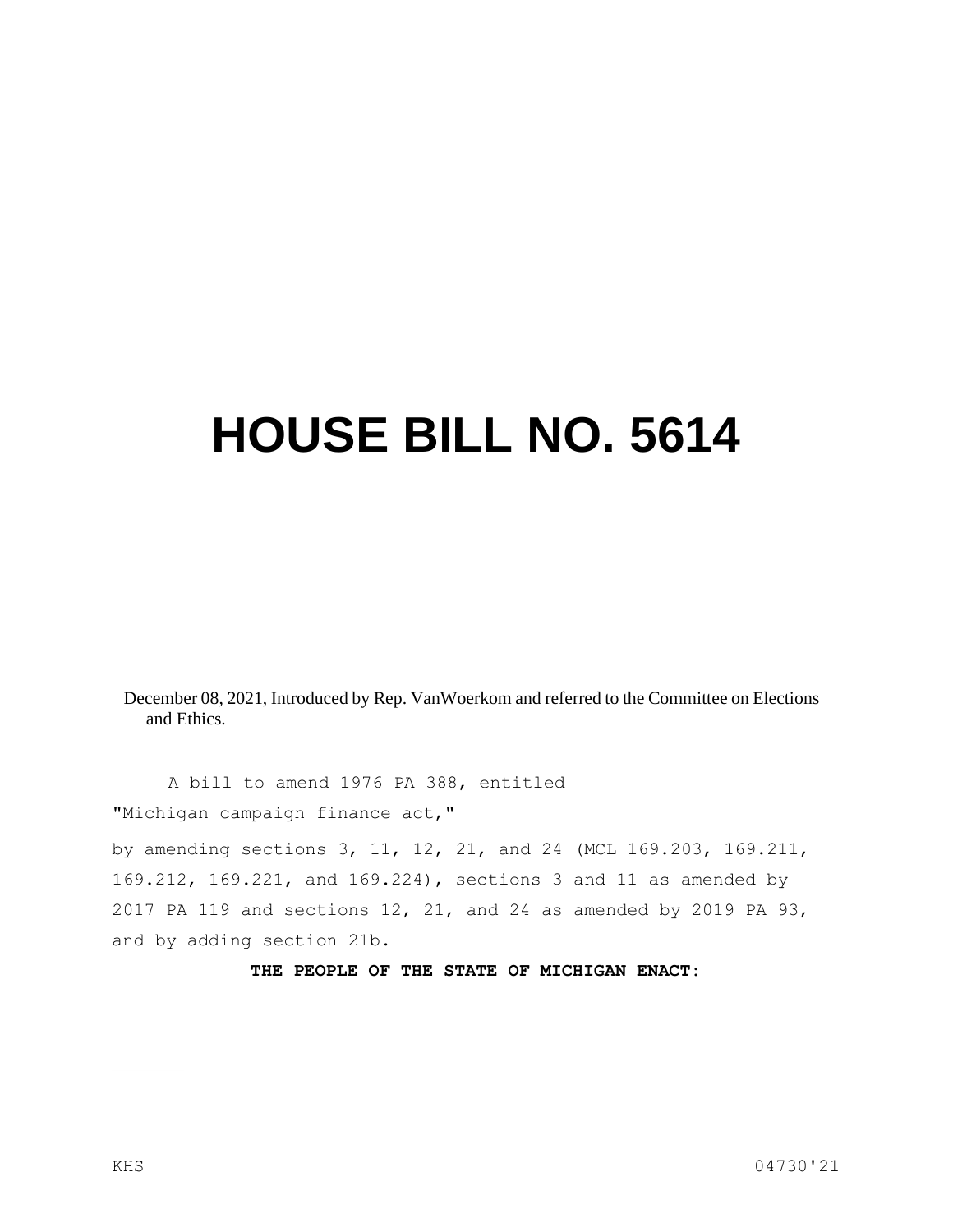Sec. 3. (1) "Candidate" means an individual who meets 1 or more of the following criteria:

 (a) Files a fee, an affidavit of incumbency, or a nominating petition for an elective office.

 (b) Is nominated as a candidate for elective office by a political party caucus or convention and whose nomination is certified to the appropriate filing official.

 (c) Receives a contribution, makes an expenditure, or gives consent for another person to receive a contribution or make an expenditure with a view to bringing about the individual's nomination or election to an elective office, whether or not the specific elective office for which the individual will seek nomination or election is known at the time the contribution is 14 received or the expenditure is made.

 (d) Is an officeholder who is the subject of a recall vote.**candidate.**

 (e) Holds an elective office, unless the officeholder is constitutionally or legally barred from seeking reelection or fails to file for reelection to that office by the applicable filing deadline. An individual described in this subdivision is considered to be a candidate for reelection to that same office for the purposes of this act only.

 For purposes of sections 61 to 71, "candidate" only means, in a primary election, a candidate for the office of governor and, in a general election, a candidate for the office of governor or lieutenant governor. However, the candidates for the office of governor and lieutenant governor of the same political party in a general election are considered as 1 candidate.

(2) "Candidate committee" means the committee designated in a

KHS 04730'21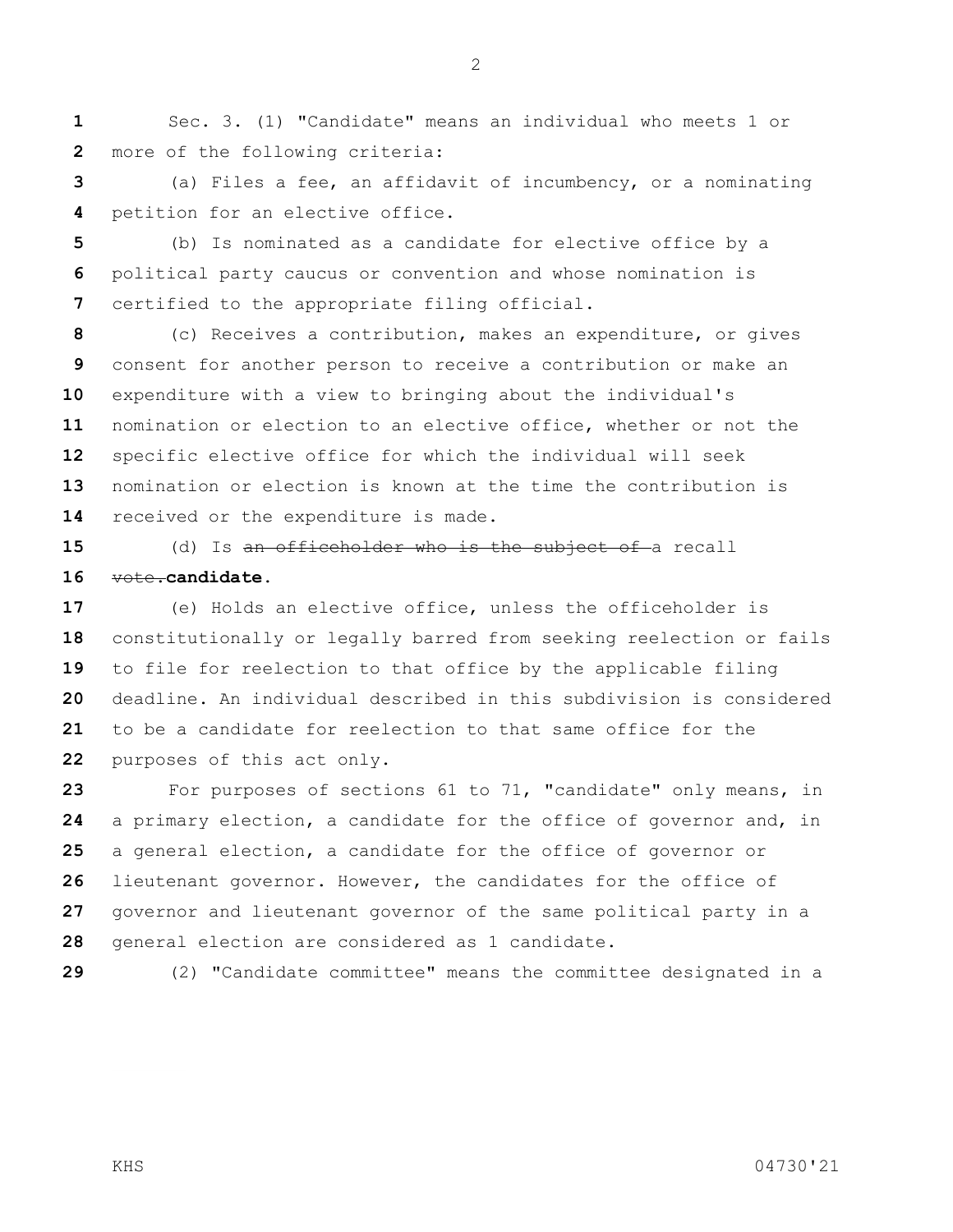candidate's filed statement of organization as that individual's candidate committee. A candidate committee must be under the control and direction of the candidate named in the same statement of organization. Notwithstanding subsection (4), an individual**, except for a recall candidate,** shall form a candidate committee under section 21 if the individual becomes a candidate under subsection (1).

 (3) "Closing date" means the date through which a campaign statement is required to be complete.

 (4) "Committee" means a person that receives contributions or makes expenditures for the purpose of influencing or attempting to influence the action of the voters for or against the nomination or election of a candidate, the qualification, passage, or defeat of a ballot question, or the qualification of a new political party, if contributions received total \$500.00 or more in a calendar year or expenditures made total \$500.00 or more in a calendar year. Except as restricted or prohibited by this act or other state or federal law, a committee may also make other lawful disbursements. An individual, other than a candidate, does not constitute a committee. A person, other than a committee registered under this act, making an expenditure to a ballot question committee or an independent expenditure committee, shall **is** not, for that reason, be considered a committee or be required to file a report for the purposes of this act unless the person solicits or receives contributions for the purpose of making an expenditure to that ballot question committee or independent expenditure committee. Sec. 11. (1) "Payroll deduction plan" means any system in which an employer deducts any amount of money from the wages, earnings, or compensation of an employee.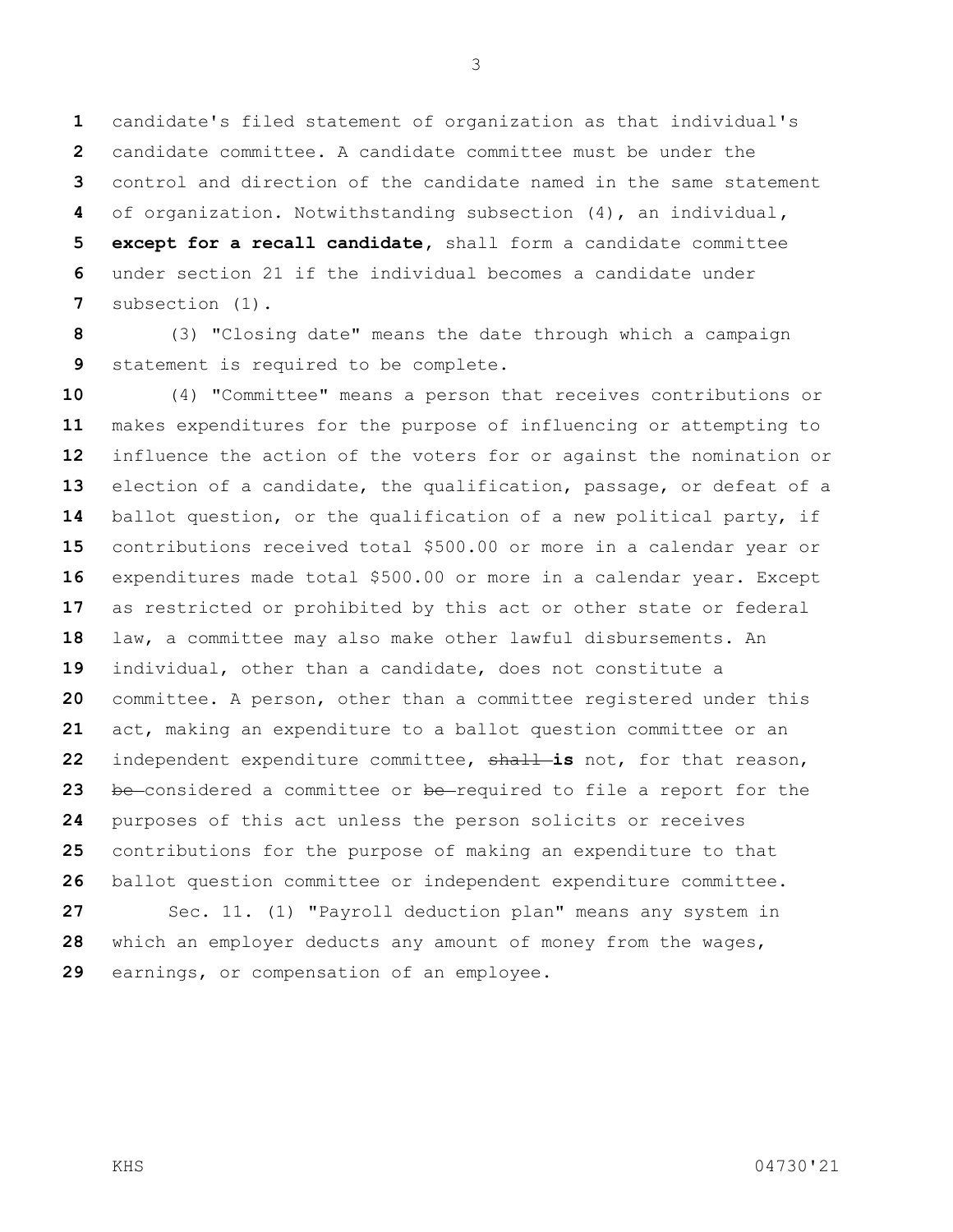(2) "Person" means a business, individual, proprietorship, limited liability company, firm, partnership, joint venture, syndicate, business trust, labor organization, company, corporation, association, committee, or any other organization or group of persons acting jointly.

 (3) "Political committee" means a committee that is not a candidate committee, **recall committee,** political party committee, house or senate political party caucus committee, independent committee, independent expenditure committee, or ballot question committee.

 (4) "Political merchandise" means goods such as bumper stickers, pins, hats, beverages, literature, or other items sold by a person at a fund raiser or to the general public for publicity or for the purpose of raising funds to be used in supporting or opposing a candidate for nomination for or election to an elective office, in supporting or opposing the qualification, passage, or defeat of a ballot question, or in supporting or opposing the qualification of a new political party.

 (5) "Political party" means a political party that has a right under law to have the names of its candidates listed on the ballot in a general election.

 (6) "Political party committee" means a state central, district, or county committee of a political party or a party attempting to qualify as a new political party under section 685 of the Michigan election law, 1954 PA 116, MCL 168.685, that is a committee. Each state central committee shall designate the official party county and district committees. There must not be more than 1 officially designated political party committee per county and per congressional district.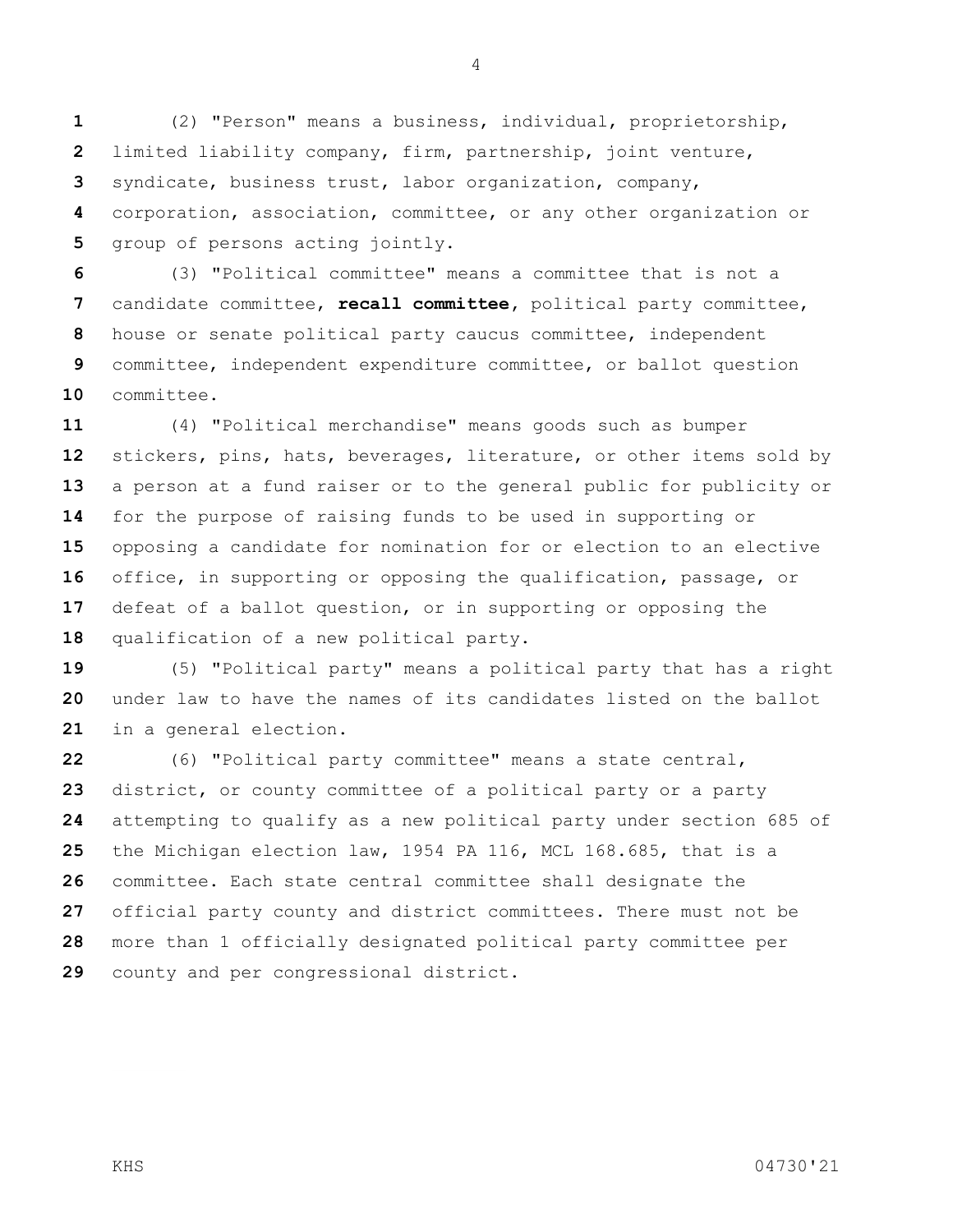(7) "Public body" means 1 or more of the following:

 (a) A state agency, department, division, bureau, board, commission, council, authority, or other body in the executive branch of state government.

 (b) The legislature or an agency, board, commission, or council in the legislative branch of state government.

 (c) A county, city, township, village, intercounty, intercity, or regional governing body; a council, school district, special district, or municipal corporation; or a board, department, commission, or council or an agency of a board, department, commission, or council.

 (d) Any other body that is created by state or local authority or is primarily funded by or through state or local authority, if the body exercises governmental or proprietary authority or performs a governmental or proprietary function.

 Sec. 12. (1) "Qualifying contribution" means a contribution of money made by a written instrument, credit card, or debit card by an individual to the candidate committee of a candidate for the office of governor that is \$100.00 or less and made after April 1 of the year preceding a year in which a governor is to be elected. Not more than \$100.00 of an individual's total aggregate contribution may be used as a qualifying contribution in a calendar year. Qualifying contribution does not include a subscription, loan, advance, deposit of money, in-kind contribution or expenditure, or anything else of value except as prescribed in this act. Qualifying contribution does not include a contribution by an individual who resides outside of this state. For purposes of this subsection, an individual is considered to reside in this state if he or she is considered a resident of this state under the Michigan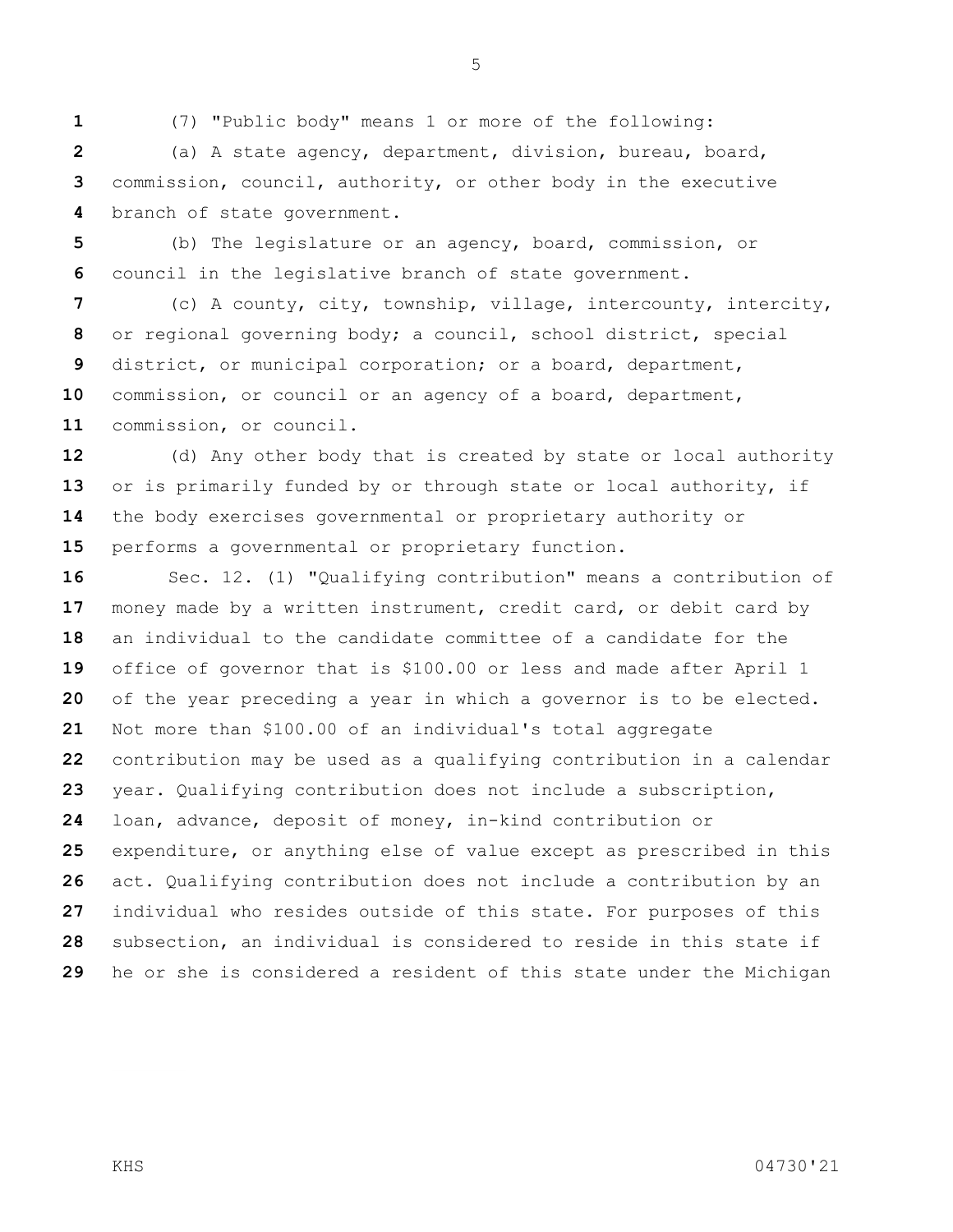election law, 1954 PA 116, MCL 168.1 to 168.992.

 **(2) "Recall candidate" means an officeholder for whom a recall petition has been determined to be sufficient under section 963 of the Michigan election law, 1954 PA 116, MCL 168.963.**

 **(3) "Recall committee" means the committee designated in a recall candidate's filed statement of organization as that individual's recall committee.**

 **(4)** (2) "Senate political party caucus committee" means an independent committee established by a political party caucus of the state senate under section 24a.

 **(5)** (3) "State elective office" means a statewide elective office or the office of state legislator.

 **(6)** (4) "Statewide elective office" means the office of governor, lieutenant governor, secretary of state, or attorney general, justice of the supreme court, member of the state board of education, regent of the University of Michigan, member of the board of trustees of Michigan State University, or member of the board of governors of Wayne State University.

 Sec. 21. (1) A candidate, **except for a recall candidate,**  within 10 days after becoming a candidate, shall form a candidate committee. An individual who is a candidate for more than 1 office shall form a candidate committee for each office for which the individual is a candidate, if at least 1 of the offices is a state elective office. A candidate shall not form more than 1 candidate committee for each office for which the individual is a candidate.

 (2) A candidate committee must have a treasurer who is a qualified elector of this state. A candidate may appoint himself or herself as the candidate committee treasurer.

(3) A committee other than a candidate committee **or a recall**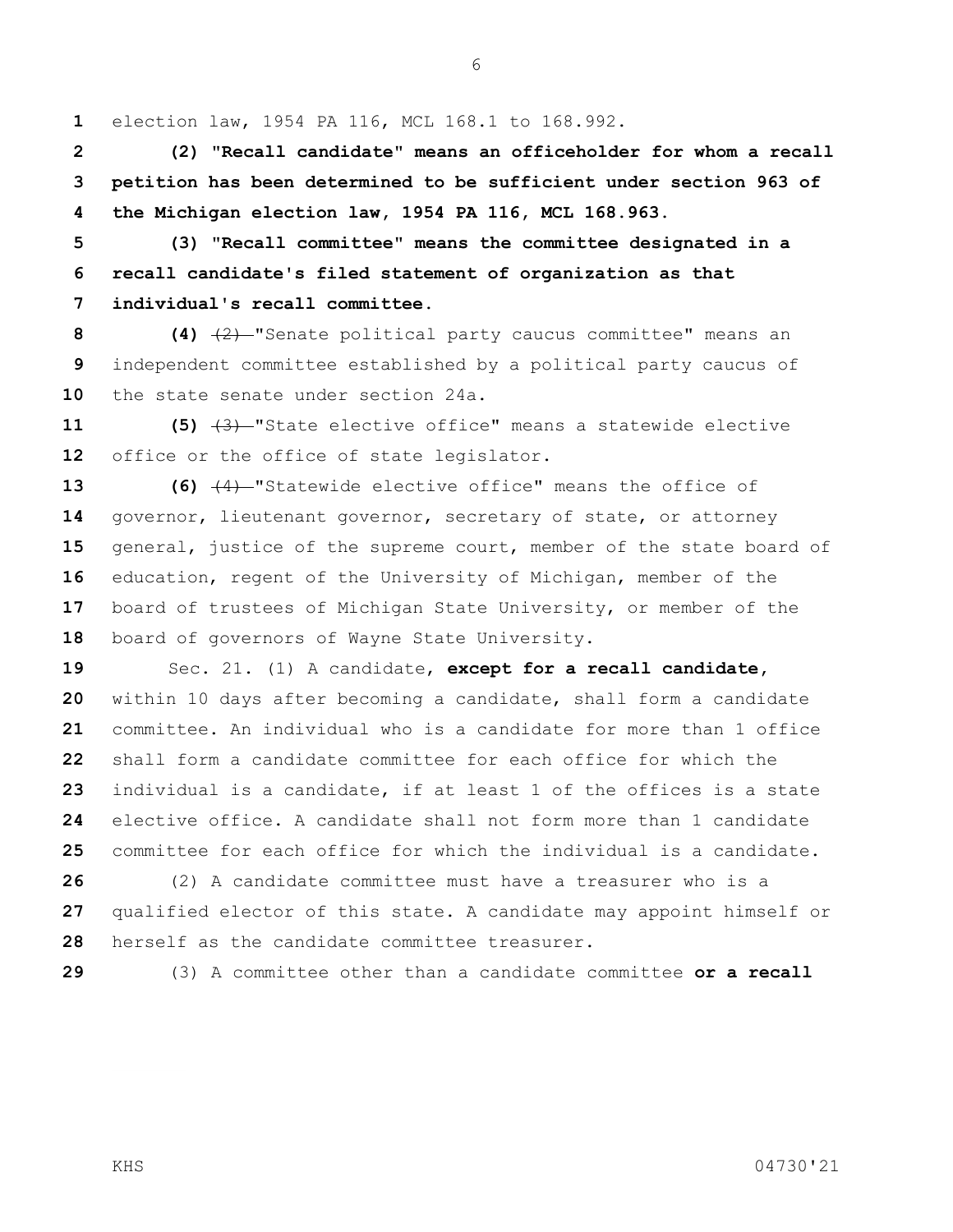**committee** must have a treasurer who is a qualified elector of this state if the committee conducts business through an office or other facility located in this state.

 (4) If a committee is not required to have as its treasurer an individual who is a qualified elector of this state, the committee may have as its treasurer an individual who is a resident of another state. A committee with a nonresident treasurer shall file, with its statement of organization, an irrevocable written stipulation, signed by the treasurer, agreeing that legal process affecting the committee, served on the secretary of state or an agent designated by the secretary of state, has the same effect as if personally served on the committee. This appointment remains in force as long as any liability of the committee remains outstanding within this state.

 (5) If the secretary of state or designated agent of the secretary of state is served with legal process under subsection (4), the secretary of state shall promptly notify the committee's treasurer by certified mail at the last known address of the committee shown on the committee's statement of organization.

 (6) Except as provided by law, a candidate committee or a committee described in subsection (3) shall have 1 account in a financial institution in this state as an official depository to deposit all contributions received by the committee in the form of or which are converted to money, checks, or other negotiable instruments and to make all expenditures. The committee shall designate that financial institution as its official depository. The establishment of an account in a financial institution is not required until the committee receives a contribution or makes an expenditure. Candidate committees shall only use secondary

KHS 04730'21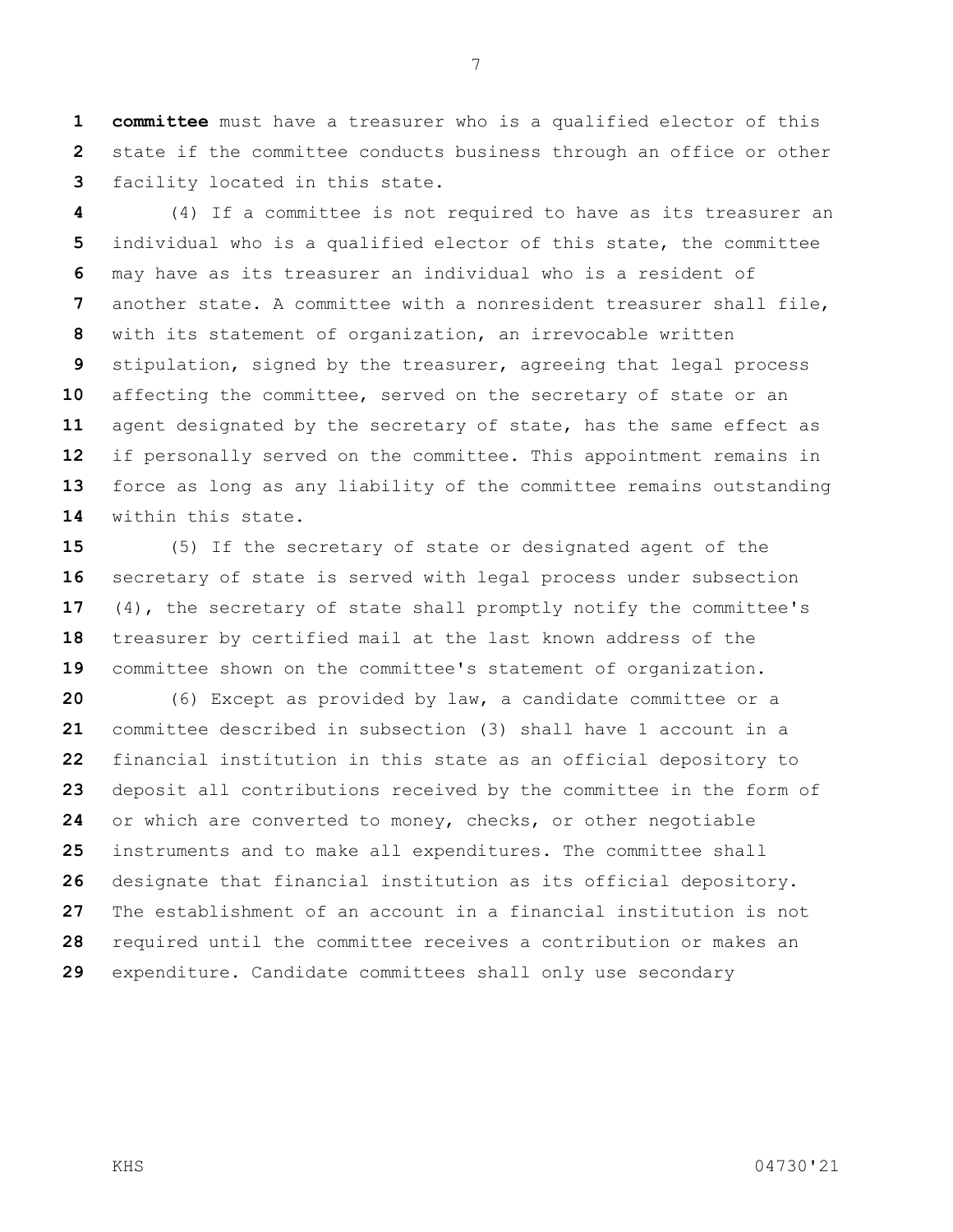depositories to deposit contributions and promptly transfer the deposits to the committee's official depository, or to deposit the proceeds of a joint fund-raiser under section 44(4) and transfer each committee's share of any receipts from the joint fund-raiser. A committee described in subsection (3) shall only use secondary depositories for any of the following:

 (a) To deposit contributions and promptly transfer the deposits to the committee's official depository.

 (b) To deposit the proceeds of a joint fund-raiser under section 44(4) and transfer each committee's share of any receipts from the joint fund-raiser.

 (c) To deposit, divide, and transfer contributions that are aggregated with dues or other payments.

 (7) Except as provided by law, a committee described in subsection (4) shall have 1 account in a financial institution as its official depository to deposit all contributions received by the committee in the form of or which are converted to money, checks, or other negotiable instruments and to make all expenditures. The committee shall designate that financial institution as its official depository. The establishment of an account in a financial institution is not required until the committee receives a contribution or makes an expenditure. A committee described in subsection (4) shall only use secondary depositories for any of the following:

 (a) To deposit contributions and promptly transfer the deposits to the committee's official depository.

 (b) To deposit the proceeds of a joint fund-raiser under section 44(4) and transfer each committee's share of any receipts from the joint fund-raiser.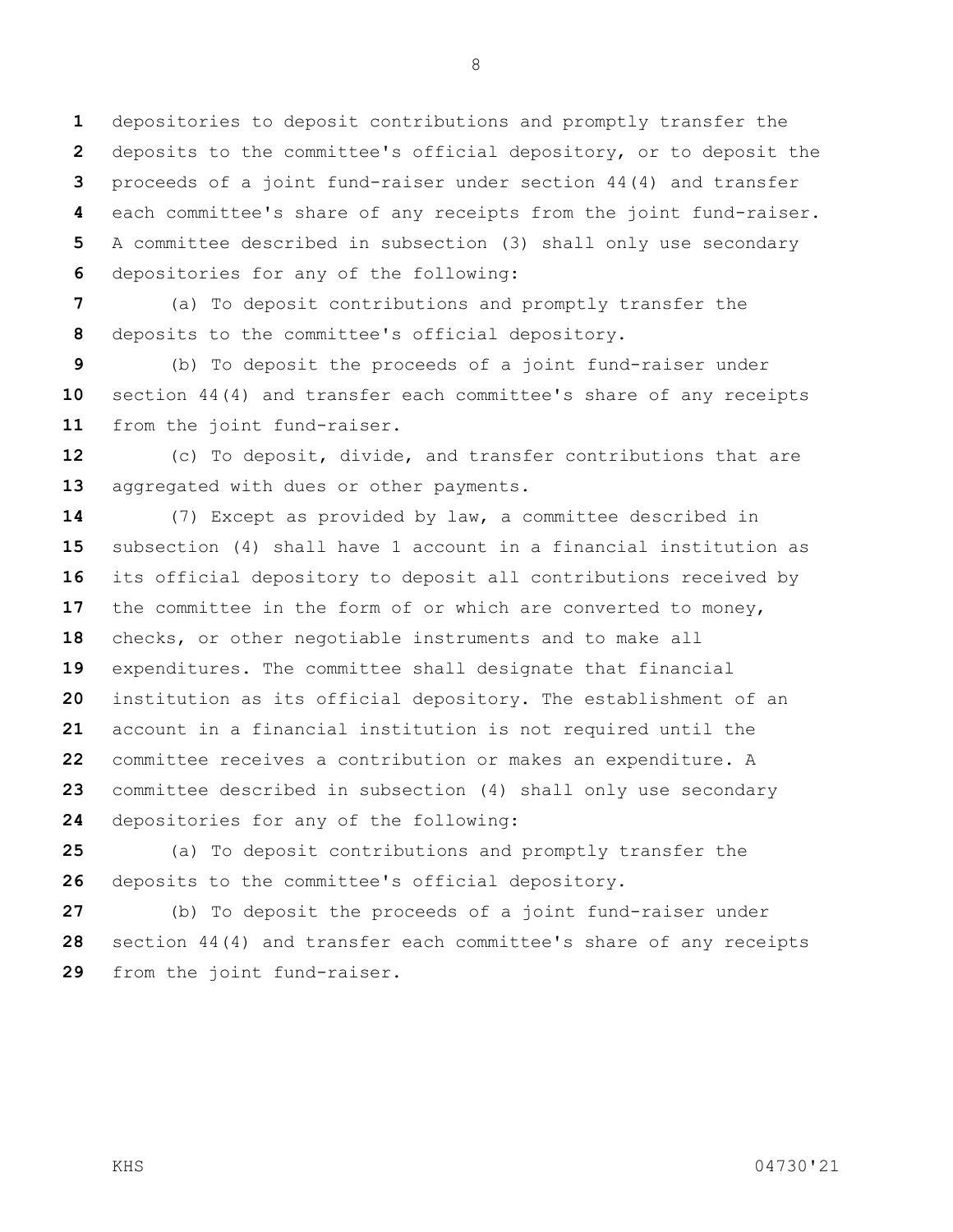(c) To deposit, divide, and transfer contributions that are aggregated with dues or other payments.

 (8) A committee shall not accept a contribution or make an expenditure if that committee does not have a treasurer. When the office of treasurer in a candidate committee is vacant, the candidate is the treasurer until the candidate appoints a new treasurer.

 (9) A committee shall not make an expenditure without the authorization of the treasurer or the treasurer's designee. The contributions received or expenditures made by a candidate or an agent of a candidate are considered received or made by the candidate committee.

 (10) Contributions received by an individual acting in behalf of a committee must be reported promptly to the committee's treasurer not later than 5 days before the closing date of any campaign statement required to be filed by the committee, and must be reported to the committee treasurer immediately if the contribution is received less than 5 days before the closing date.

 (11) A contribution is considered received by a committee when it is received by the committee treasurer or a designated agent of the committee treasurer although the contribution may not be deposited in the official depository by the reporting deadline.

 (12) Contributions received by a committee must not be commingled with other funds of an agent of the committee or of any other person. Contributions are not considered to be commingled if that contribution is either of the following:

 (a) A contribution received by a person for transmission to a separate segregated fund as described in section 55(7).

(b) A contribution made by 1 or more persons through a person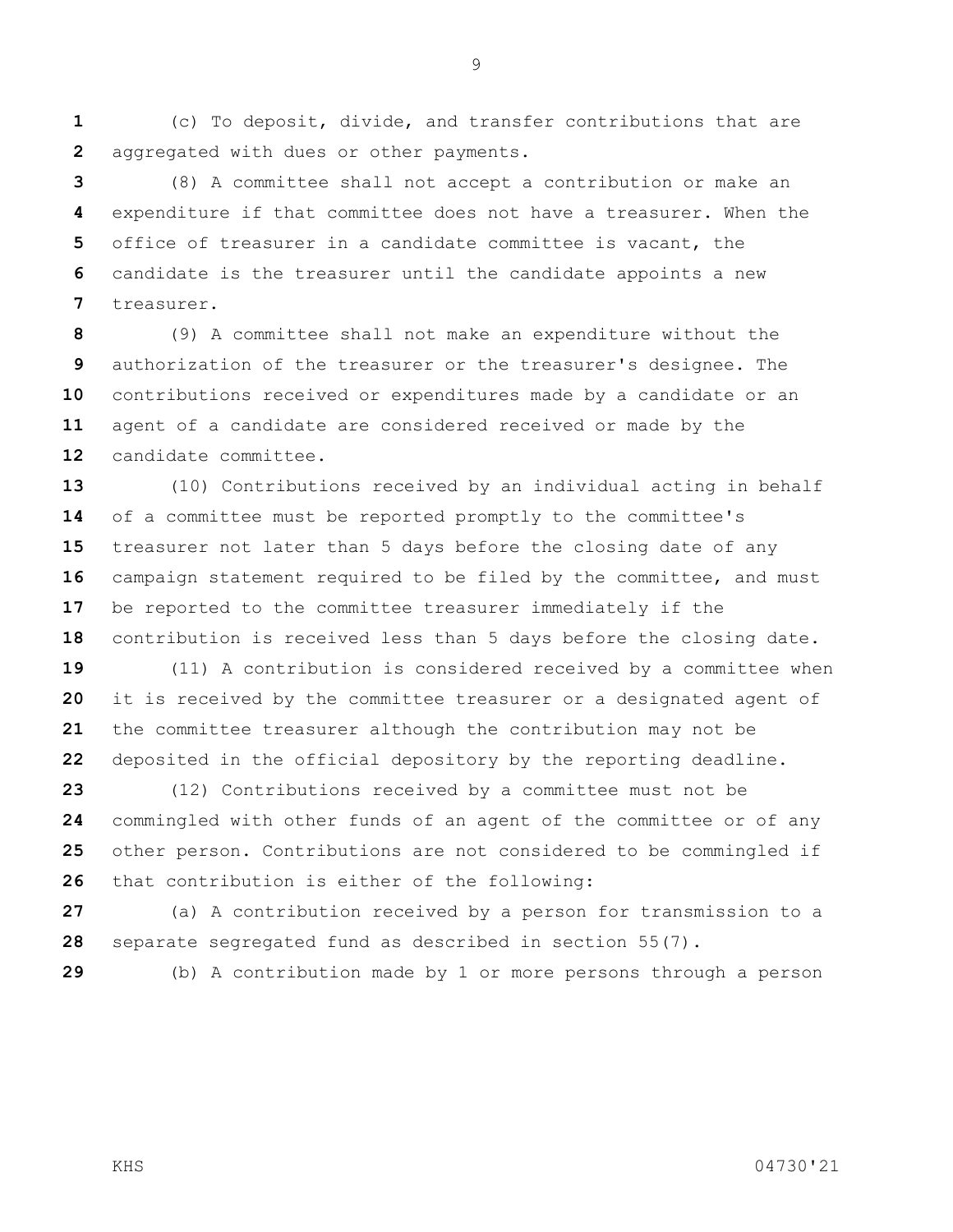if all of the following are met:

 (*i*) The individual contribution or aggregated contribution is accompanied by or logically associated with all information required under section 26 for each individual contributor.

 (*ii*) The person making the contribution is the original source of the contribution.

 (*iii*) The contribution is not obtained through use of coercion or physical force, as a condition of employment or membership, or by using or threatening to use job discrimination or financial reprisals.

 (*iv*) Only the person making the contribution exercises any control over the making of, or the amount or recipient of, the contribution.

 (*v*) The contribution is not otherwise prohibited by this act. (13) A person that violates this section is subject to a civil fine of not more than \$1,000.00.

 **Sec. 21b. (1) A recall candidate, within 10 days after becoming a recall candidate, shall form a recall committee. A recall candidate shall not form more than 1 recall committee.**

 **(2) A recall committee must have a treasurer who is a qualified elector of this state. A candidate may appoint himself or herself as the recall committee treasurer.**

 **(3) Except as provided by law, a recall committee shall have 1 account in a financial institution in this state as an official depository to deposit all contributions received by the recall committee in the form of or that are converted to money, checks, or other negotiable instruments and to make all expenditures. The recall committee shall designate that financial institution as its official depository. The establishment of an account in a financial**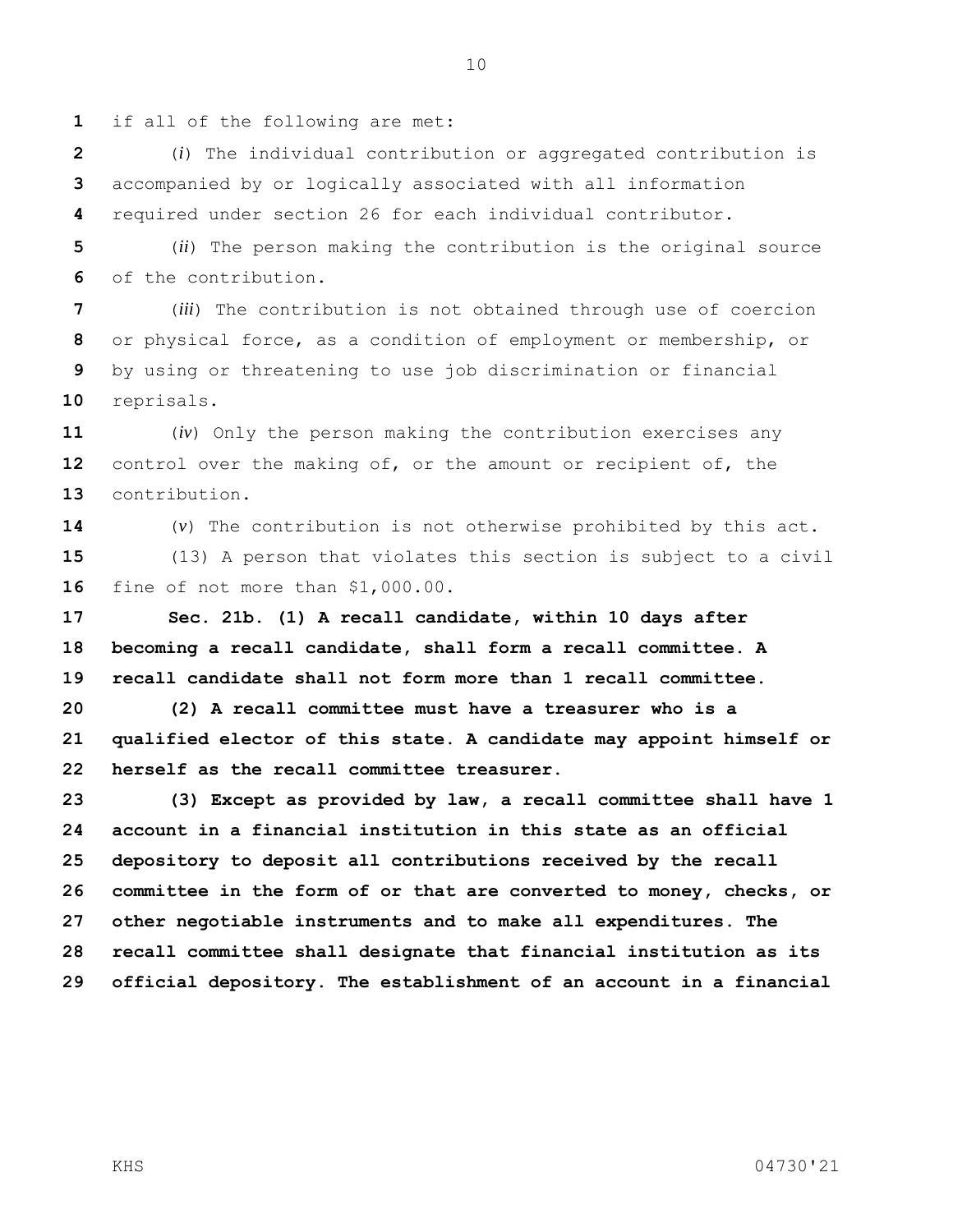**institution is not required until the recall committee receives a contribution or makes an expenditure.**

 **(4) A recall committee shall not accept a contribution or make an expenditure if that recall committee does not have a treasurer. When the office of treasurer in a recall committee is vacant, the recall candidate is the treasurer until the recall candidate appoints a new treasurer.**

 **(5) A recall committee shall not make an expenditure without the authorization of the treasurer or the treasurer's designee. The contributions received or expenditures made by a recall candidate or an agent of a recall candidate are considered received or made by the recall committee.**

 **(6) Contributions received by an individual acting in behalf of a recall committee must be reported promptly to the recall committee's treasurer not later than 5 days before the closing date of any campaign statement required to be filed by the recall committee, and must be reported to the recall committee treasurer immediately if the contribution is received less than 5 days before the closing date.**

 **(7) A contribution is considered received by a recall committee when it is received by the recall committee treasurer or a designated agent of the recall committee treasurer although the contribution may not be deposited in the official depository by the reporting deadline.**

 **(8) Contributions received by a recall committee must not be commingled with other funds of an agent of the recall committee or of any other person.**

 **(9) Upon the results of the recall election being certified, unexpended funds in the recall committee must be returned to**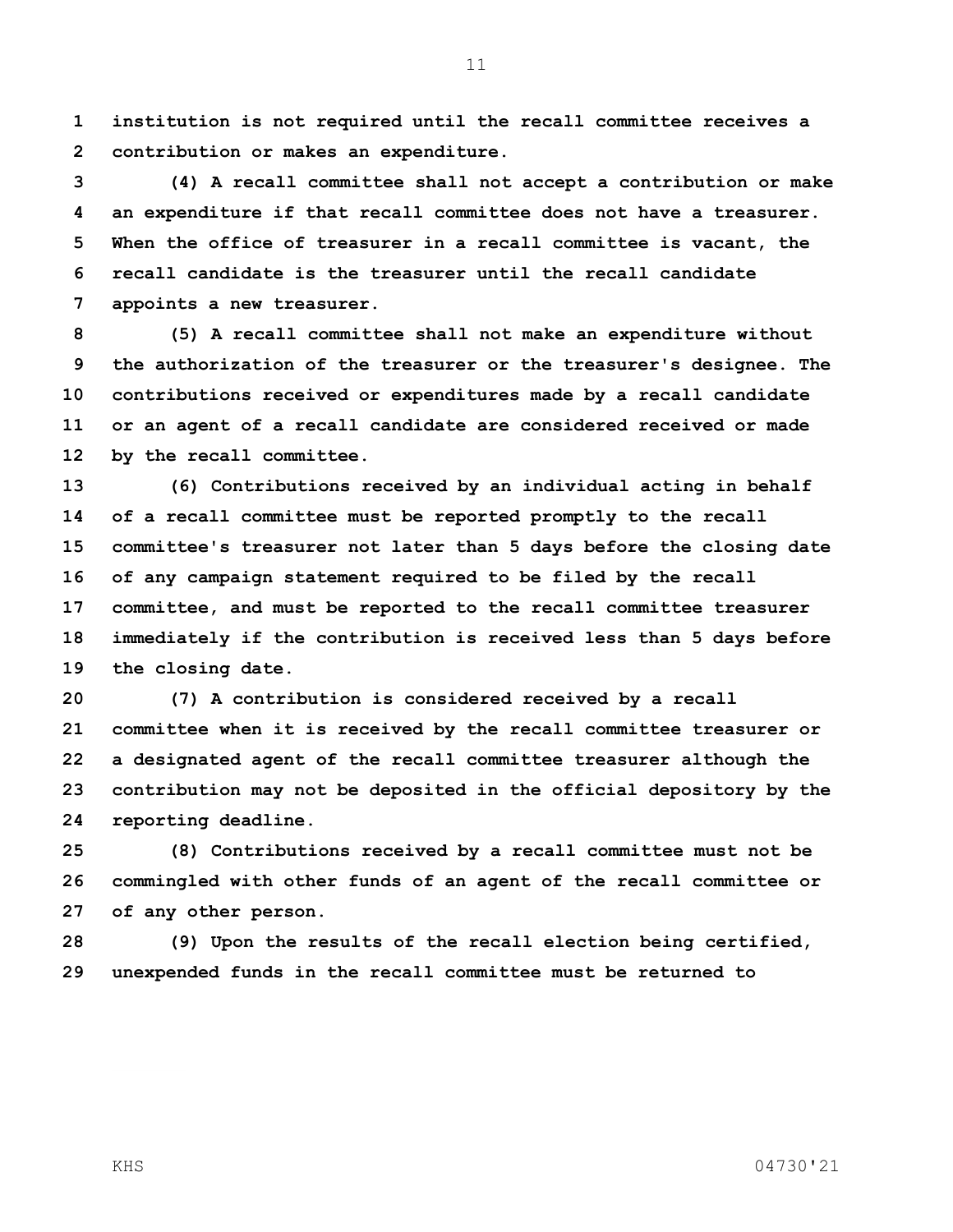**donors.**

 **(10) A person that violates this section is subject to a civil fine of not more than \$1,000.00.**

 Sec. 24. (1) A committee shall file a statement of organization with the filing officials designated in section 36 to receive the committee's campaign statements. A committee shall file a statement of organization within 10 days after the committee is formed. A filing official shall maintain a statement of organization filed by a committee until 5 years after the official date of the committee's dissolution. A person who fails to file a statement of organization required by this subsection shall pay a late filing fee of \$10.00 for each business day the statement remains not filed in violation of this subsection. The late filing fee must not exceed \$300.00. A person who violates this subsection by failing to file for more than 30 days after a statement of organization is required to be filed is guilty of a misdemeanor punishable by a fine of not more than \$1,000.00.

 (2) The statement of organization required to be filed under subsection (1) must include the following information:

 (a) The name, street address, and if available, the electronic mail **email** address and telephone number of the committee, and the electronic mail **email** address of the candidate. If a committee is a candidate committee **or recall committee**, the committee name must include the first and last name of the candidate. A committee address may be the home address of the candidate or treasurer of the committee.

27 (b) The name, street address, and if available, the electronic mail **email** address and telephone number of the treasurer or other individual designated as responsible for the committee's record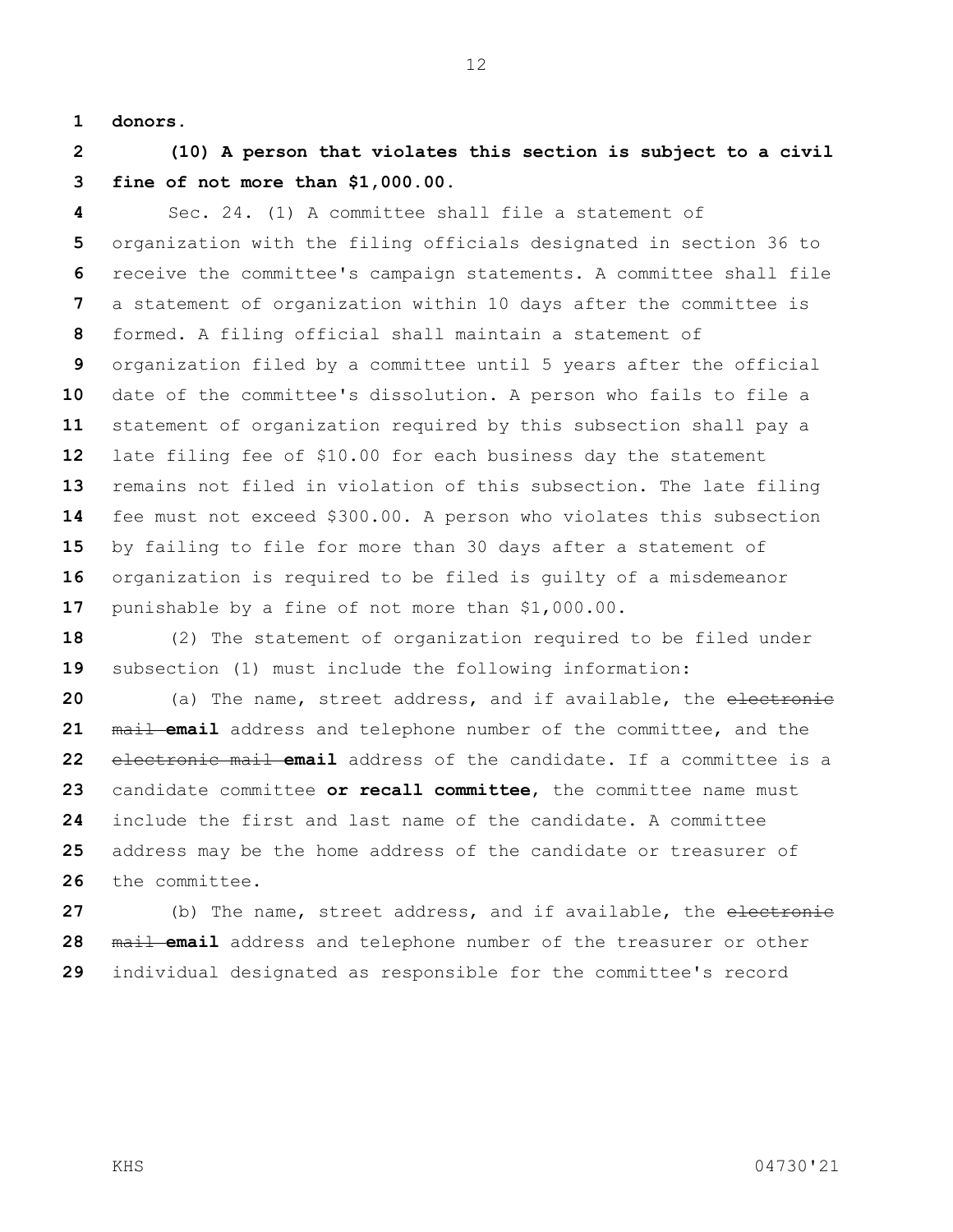keeping, report preparation, or report filing.

 (c) The name and address of the financial institution in which the official committee depository is or is intended to be located, and the name and address of each financial institution in which a secondary depository is or is intended to be located.

 (d) The full name of the office being sought by, including district number or jurisdiction, and the county residence of each candidate supported or opposed by the committee.

 (e) A brief statement identifying the substance of each ballot question supported or opposed by the committee. If the ballot question supported or opposed by the committee is a local ballot question, the committee shall identify the county in which the greatest number of registered voters eligible to vote on the ballot question reside.

 (f) Identification of the committee as a candidate committee, **recall committee,** political party committee, independent committee, independent expenditure committee, political committee, or ballot question committee if it is identifiable as such a committee.

 (3) An independent committee or political committee shall include in the name of the committee the name of the person or persons that sponsor the committee, if any, or with whom the committee is affiliated. A person, other than an individual or a committee, sponsors or is affiliated with an independent committee or political committee if that person establishes, directs, controls, or financially supports the administration of the committee. For the purposes of this subsection, a person does not financially support the administration of a committee by merely making a contribution to the committee.

(4) If any of the information required in a statement of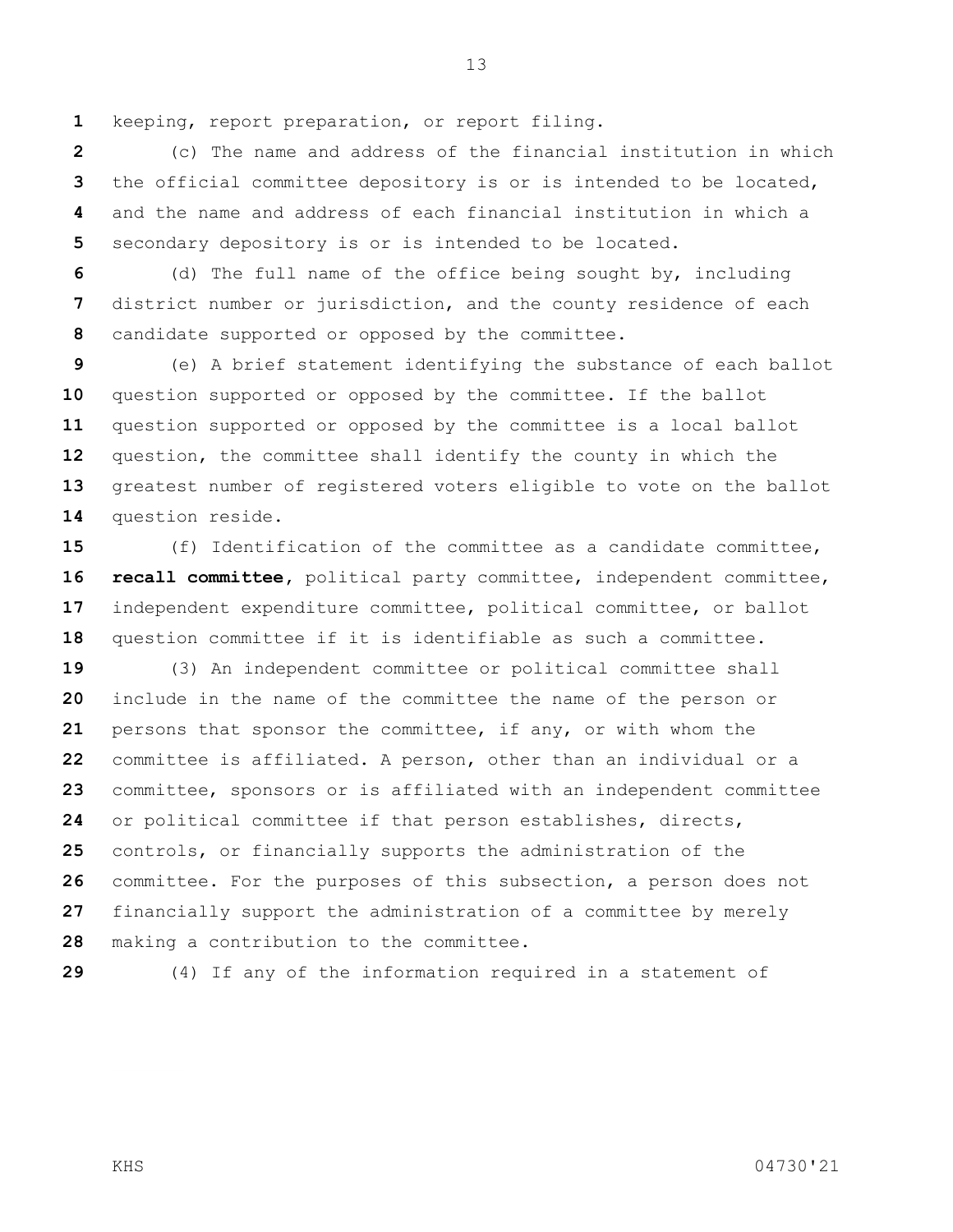organization is changed, the committee shall file an amendment when the next campaign statement is required to be filed.

 (5) When filing a statement of organization, a committee, other than an independent committee, a political committee, or a political party committee, may indicate in a written statement signed by the treasurer of the committee that the committee does not expect for each election to receive an amount in excess of \$1,000.00 or expend an amount in excess of \$1,000.00. The treasurer of a committee of an incumbent judge or supreme court justice is considered to have made the statement required under this subsection following appointment or election of that judge or justice and is not required to file a written statement under this subsection indicating that the committee does not expect for each election to receive or expend an amount in excess of \$1,000.00.

 (6) When filing a statement of organization, an independent committee, an independent expenditure committee, a political committee, or a political party committee may indicate in a written statement signed by the treasurer of the committee that the committee does not expect in a calendar year to receive or expend an amount in excess of \$1,000.00.

 (7) Upon the dissolution of a committee, the committee shall file a statement indicating dissolution with the filing officials with whom the committee's statement of organization was filed. Dissolution of a committee must be accomplished pursuant to rules promulgated by the secretary of state under the administrative procedures act of 1969, 1969 PA 306, MCL 24.201 to 24.328.

 (8) A candidate committee that files a written statement under subsection (5) or that is considered to have made a statement under subsection (5) is not required to file a dissolution statement

KHS 04730'21